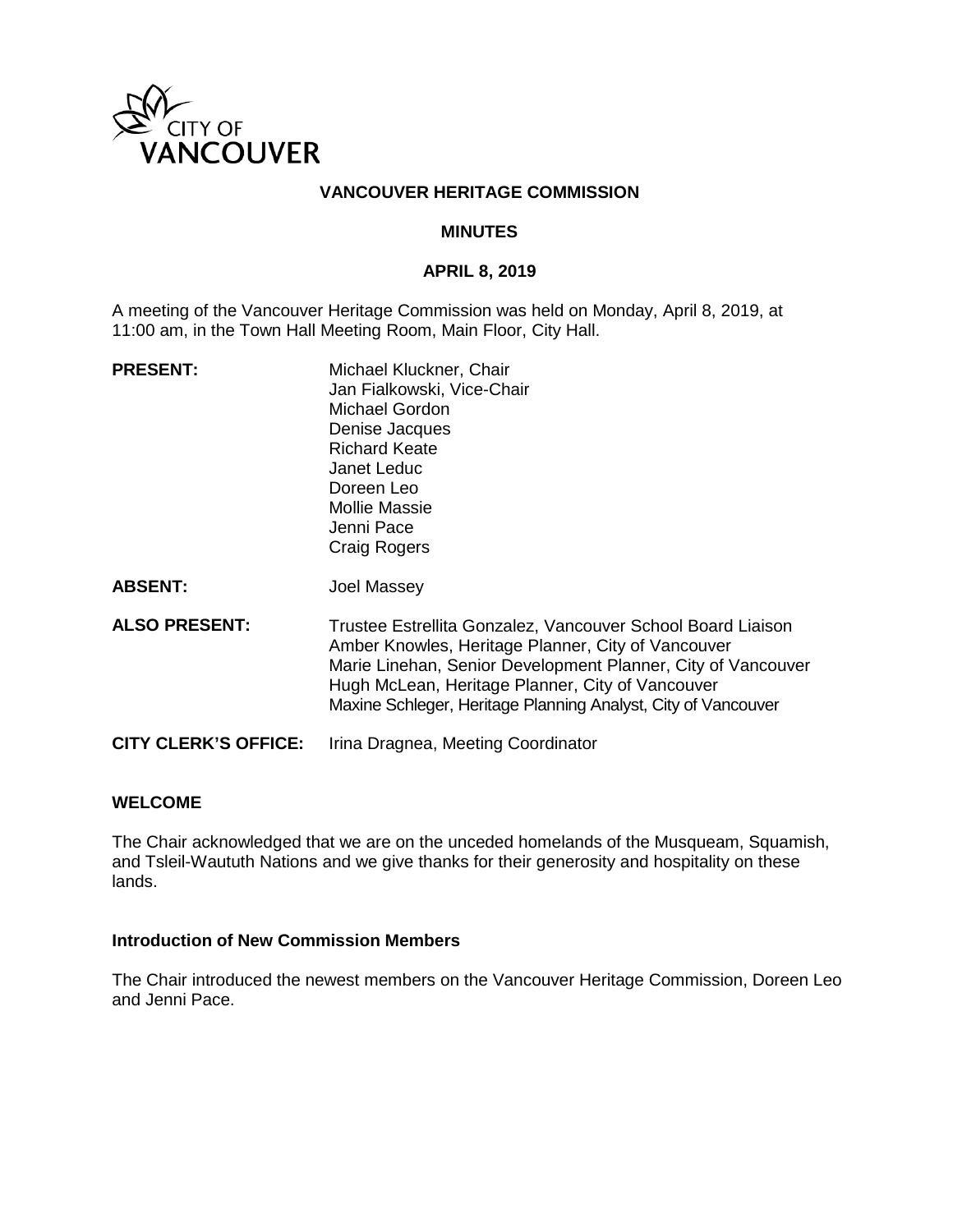### **Leave of Absence Requests**

MOVED by Commissioner Massie SECONDED by Commissioner Jacques

> THAT the Vancouver Heritage Commission approves a leave of absence for Commissioner Leduc for the April 29, 2019, meeting.

CARRIED UNANIMOUSLY

### **Approval of Minutes**

MOVED by Commissioner Gordon SECONDED by Commissioner Jacques

> THAT the Vancouver Heritage Commission approves the Minutes from the meeting of March 11, 2019.

### CARRIED UNANIMOUSLY

### **1. Business Arising from the Minutes**

None.

### **2. Character Home Zoning Review - Update**

Marie Linehan, Senior Development Planner, provided a presentation and responded to questions.

The Commission noted the following in the workshop format:

- The loss of character homes correlates strongly with the loss of affordable rental suites, especially basement suites, and shared houses used by extended families and other living arrangements;
- The incentives offered do not appear to be sufficient, either in density or relaxations, to encourage retention;
- With declining school enrolment in city schools, discussion as to whether families with school-aged children were being displaced; and
- Staff is recommended to revisit the program with the intention of adding disincentives, such as a reduced Floor Space Ratio (FSR) for new-builds on a character home site, in order to stem this trend.

**\* \* \* \* \***

The Commission recessed at 11:55 am and reconvened at 12:15 pm.

**\* \* \* \* \***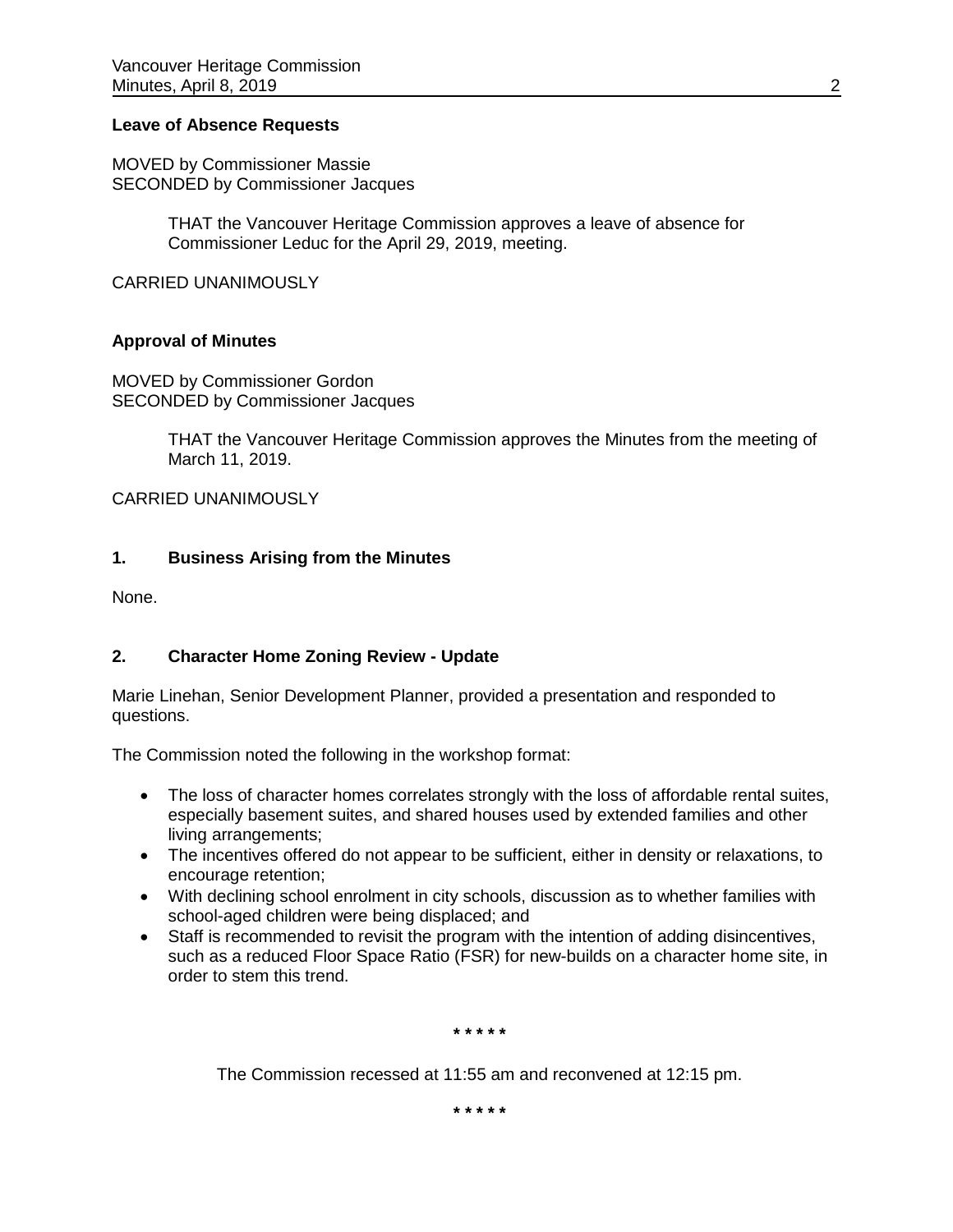# **3. Heritage Conservation 101 - Workshop**

Amber Knowles, Heritage Planner, led the Commission through a workshop on the *Standards and Guidelines for the Conservation of Historic Places in Canada* and the different aspects of heritage conservation.

The Commission thanked Amber for her engagement during the workshop.

### **4. Staff Update**

### **(a) City of Vancouver 2019 Heritage Awards**

Staff provided an update and noted that this year there are 21 nominations and 21 awards.

### **5. New Business**

### **(a) Commissioners' Reports**

Commissioner Gordon highlighted the following for the Commission's attention:

- Celebrities Nightclub building at 1022 Davie Street;
- Commodore Ballroom building at 868 Granville Street; and
- Vancouver Skateboard Coalition interest in heritage preserved sites.

# **(b) Report on the Development Permit Board Advisory Panel**

Commissioner Leduc provided an update from the April 1, 2019, Development Permit Board Advisory Panel meeting noting the Panel's consideration of a proposed development on Dunbar Street and highlighted the importance of streetscape in maintaining the character of the street and not just one site.

# **(c) Report on the First Shaughnessy Advisory Design Panel**

Commissioner Massie noted that the First Shaughnessy Advisory Design Panel has been reinstated and is currently undergoing its recruitment process and having members appointed on May 15, 2019.

### **Adjournment**

MOVED by Commissioner Massie SECONDED by Commissioner Keate

THAT this meeting be adjourned.

CARRIED UNANIMOUSLY